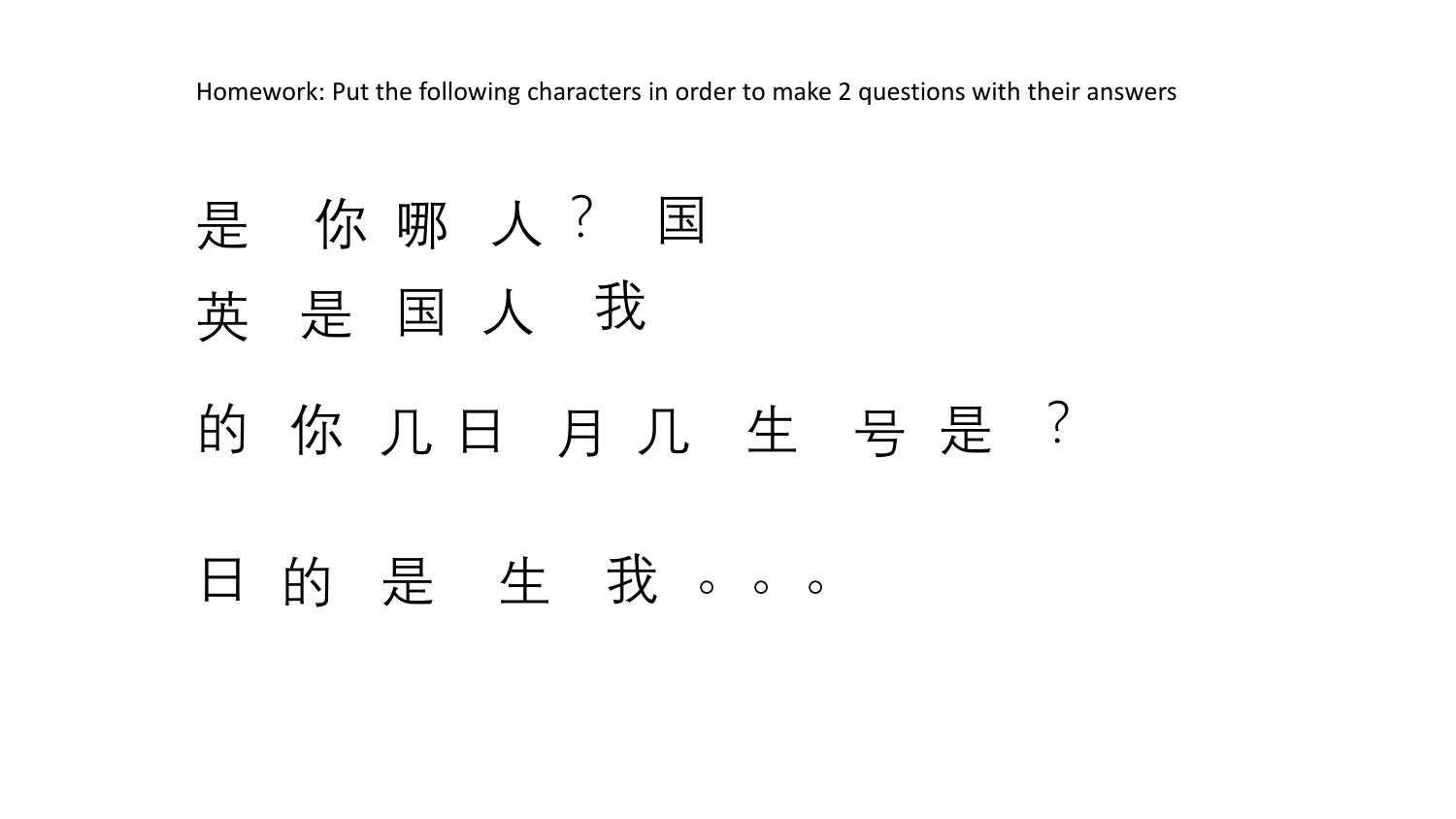Chinese has an important concept of 'inner' and 'outer'.

Of course your family members are 'inner'. The rest of the world are outside.

Traditionally daughters 'married out' – effectively leaving their family and entering into their husband's family.

The character for 'outside' is:外 wài or 外面 wài miàn (the面 is like 'side'

Your son's son is your  $\mathcal{D} \mathcal{F}$  sūn zǐ Your son's daughter is your  $\frac{1}{10}$   $\frac{1}{2}$  sūn nǚ

But your daughter's son is your 外孙 wài sūn And your daughters' daughter is your 外孙女 wài sūn nǚ

A foreigner is a 外国人 wài guó rén Colloquially a foreigner is called a  $\frac{1}{2}$ 外 lǎo wài (remember before getting offended that 'old' is a term of respect) You could translate the word 'foreign' as  $\frac{1}{N}$  wài guó and 'overseas' or 'abroad' as  $\mathbb{E} \mathfrak{H}$  guó wài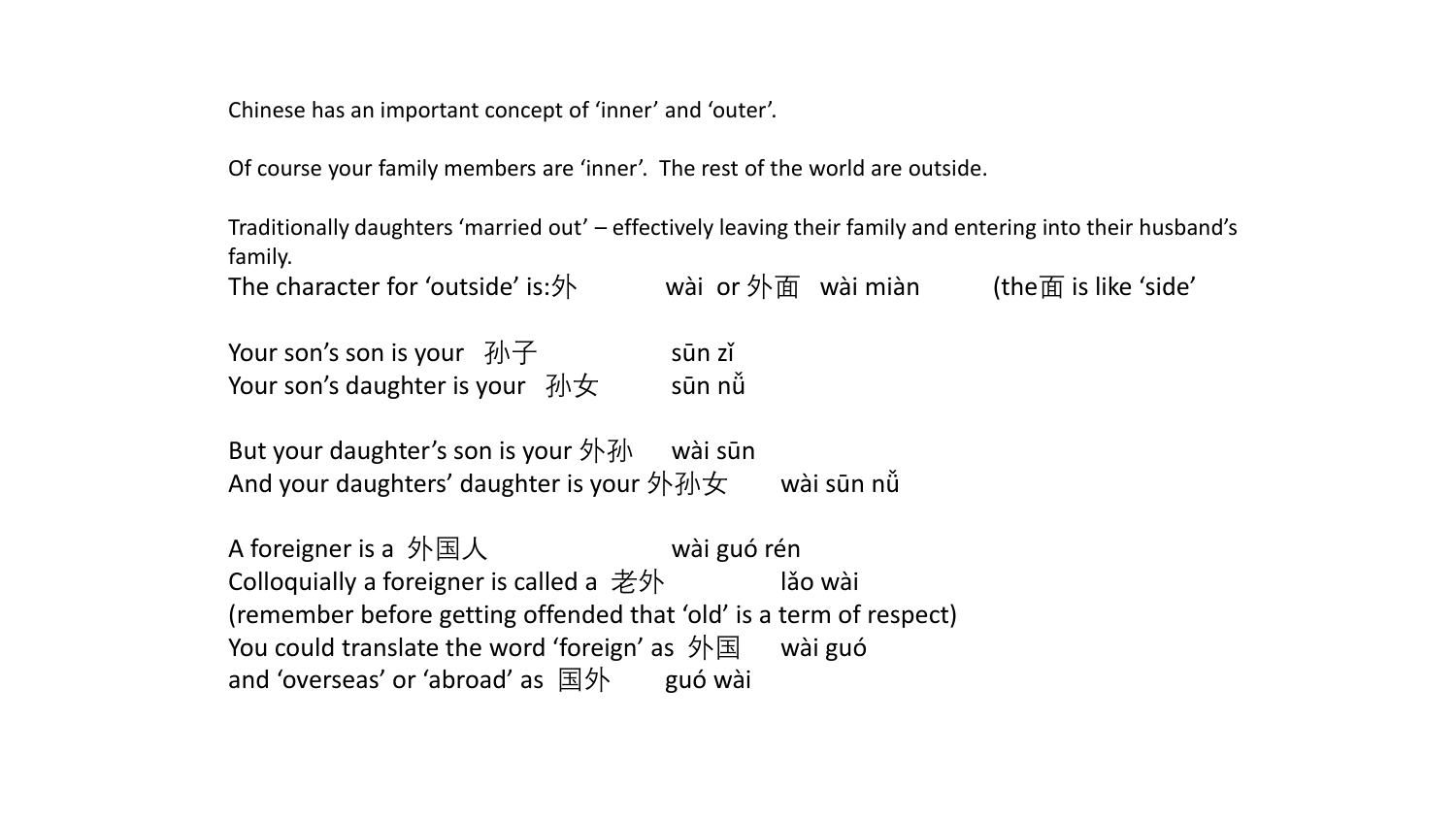I suggest that we but a workbook to help you practise and to keep tabs on what we've covered so far. The book I suggest is this following. You should be able to get a reasonably priced 2ndhand copy. Make use of the ISBN number as it is the **WORKBOOK** but **not the 'textbook'** that you want.